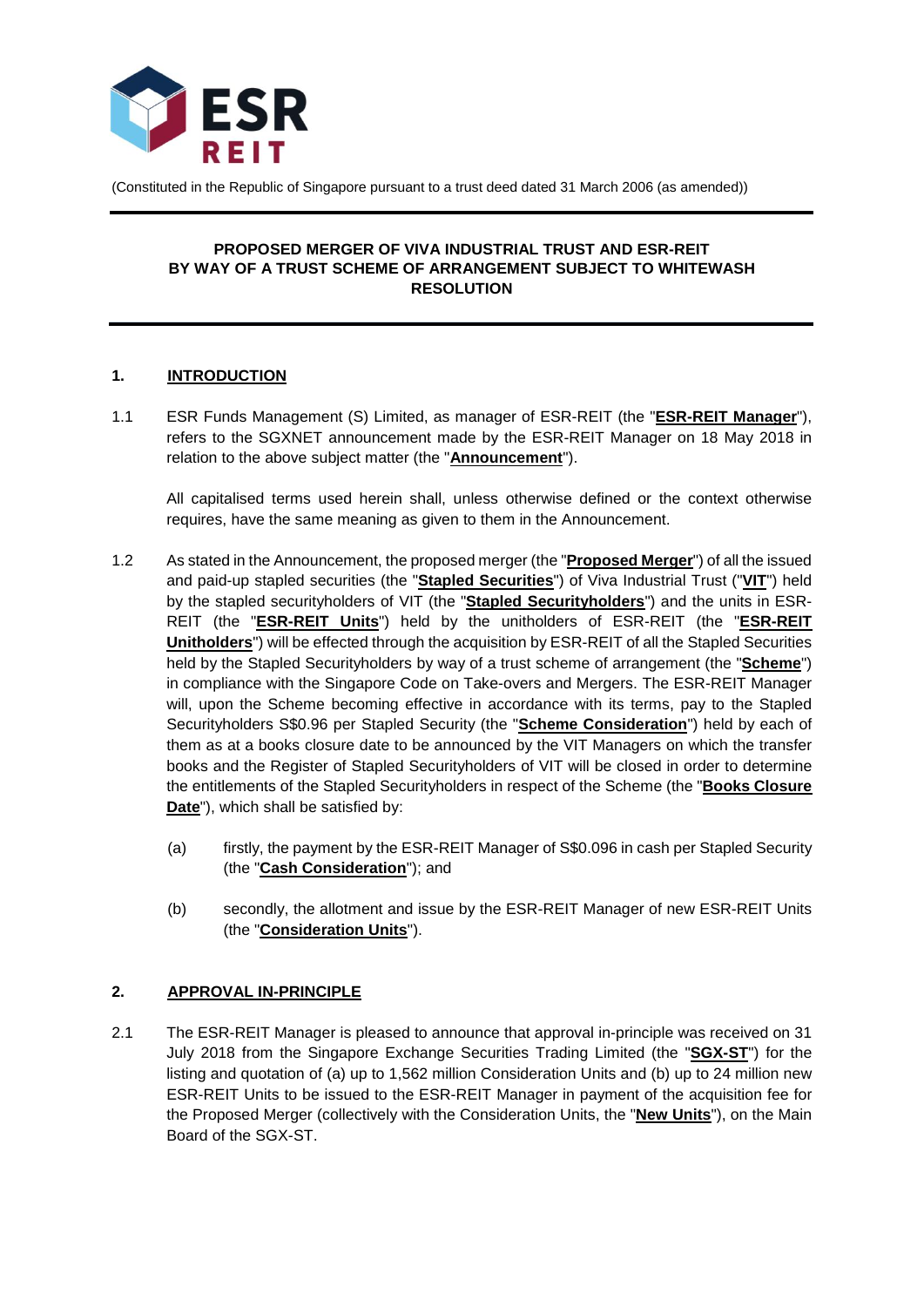- 2.2 The in-principle approval of the SGX-ST is subject to, among others, the following conditions:
	- (a) compliance with the SGX-ST's listing requirements;
	- (b) approval of the independent ESR-REIT Unitholders being obtained for the Proposed Merger, the issue of the Consideration Units and the whitewash resolution for the waiver of their rights to receive a mandatory general offer from Mr. Tong Jinquan and his concert parties; and
	- (c) submission of the following:
		- (i) written confirmation by the financial advisers to the Proposed Merger that the Proposed Merger has complied with Listing Rule 210(4)(a);
		- (ii) signed declarations by each new director and new executive officer appointed by the ESR-REIT Manager, in the form set out in paragraph 8, Part VII of the Fifth Schedule, Securities and Futures (Offers of Investments) (Shares and Debentures) Regulations 2005; and
		- (iii) signed moratorium agreements from the new and existing controlling ESR-REIT Unitholders in compliance with Listing Rules 227, 228 and 229.
- 2.3 In line with the condition set out in paragraph 2.2(b) above, the approval of the Independent ESR-REIT Unitholders (IPT) will be sought for the Proposed Merger and the issue of the Consideration Units, and the approval of the Independent ESR-REIT Unitholders (Whitewash) will be sought for the Whitewash Resolution, at the forthcoming Extraordinary General Meeting (the "**EGM**") of ESR-REIT.
- 2.4 The SGX-ST's approval in-principle is not to be taken as an indication of the merits of the Proposed Merger, the New Units, ESR-REIT and/or its subsidiaries. The SGX-ST assumes no responsibility for the correctness of any of the statements made, opinions expressed or reports contained in this announcement.

### **3. CIRCULAR**

Further details on the Proposed Merger, the Scheme, the Whitewash Resolution and the related transactions in connection therewith will be set out in the circular to be issued to the ESR-REIT Unitholders shortly, together with a notice of the EGM that the ESR-REIT Manager proposes to convene for the purpose of, *inter alia*, seeking the relevant approvals of ESR-REIT Unitholders in relation to the Proposed Merger and the Whitewash Resolution.

1 August 2018

### **BY ORDER OF THE BOARD**

# **ESR Funds Management (S) Limited**

as Manager of ESR-REIT (Company Registration No. 200512804G, Capital Markets Services Licence No. 100132-5)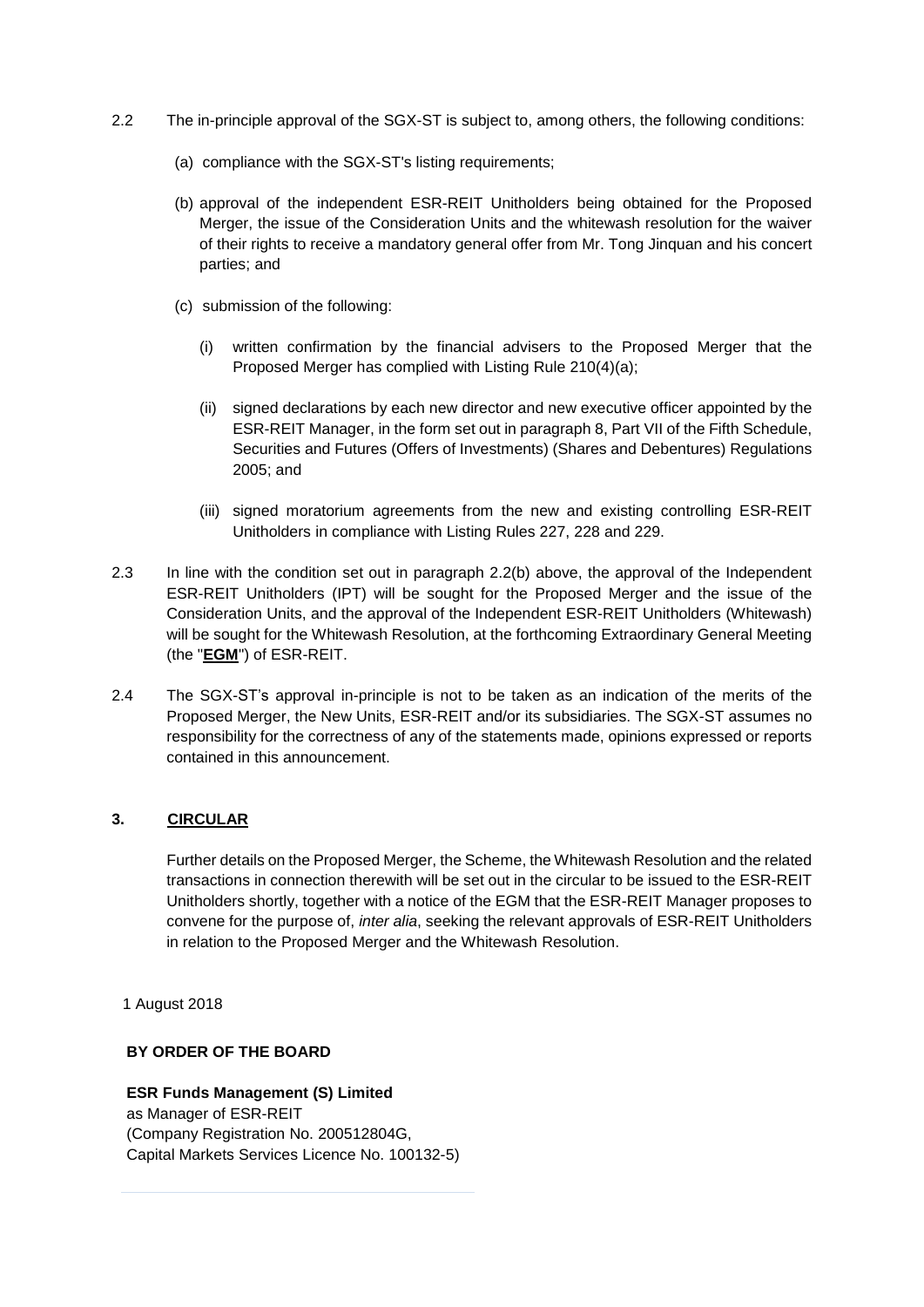*Any queries relating to this Announcement, the Proposed Merger or the Scheme should be directed to one of the following:*

### **ESR Funds Management (S) Limited Citigroup Global Markets Singapore Pte. Ltd.** Tel: +65 6657 1959

*The directors of the ESR-REIT Manager (including those who may have delegated detailed supervision of this* Announcement) have taken all reasonable care to ensure that the facts stated and opinions expressed in this Announcement (other than those relating to VIT and/or the VIT Managers) are fair and accurate and that there *are no other material facts not contained in this Announcement, the omission of which would make any statement in this Announcement misleading.*

*Where any information has been extracted or reproduced from published or otherwise publicly available sources* or obtained from VIT and/or the VIT Managers, the sole responsibility of the directors of the ESR-REIT Manager *has been to ensure through reasonable enquiries that such information is accurately extracted from such* sources or, as the case may be, reflected or reproduced in this Announcement. The directors of the ESR-REIT *Manager jointly and severally accept responsibility accordingly.*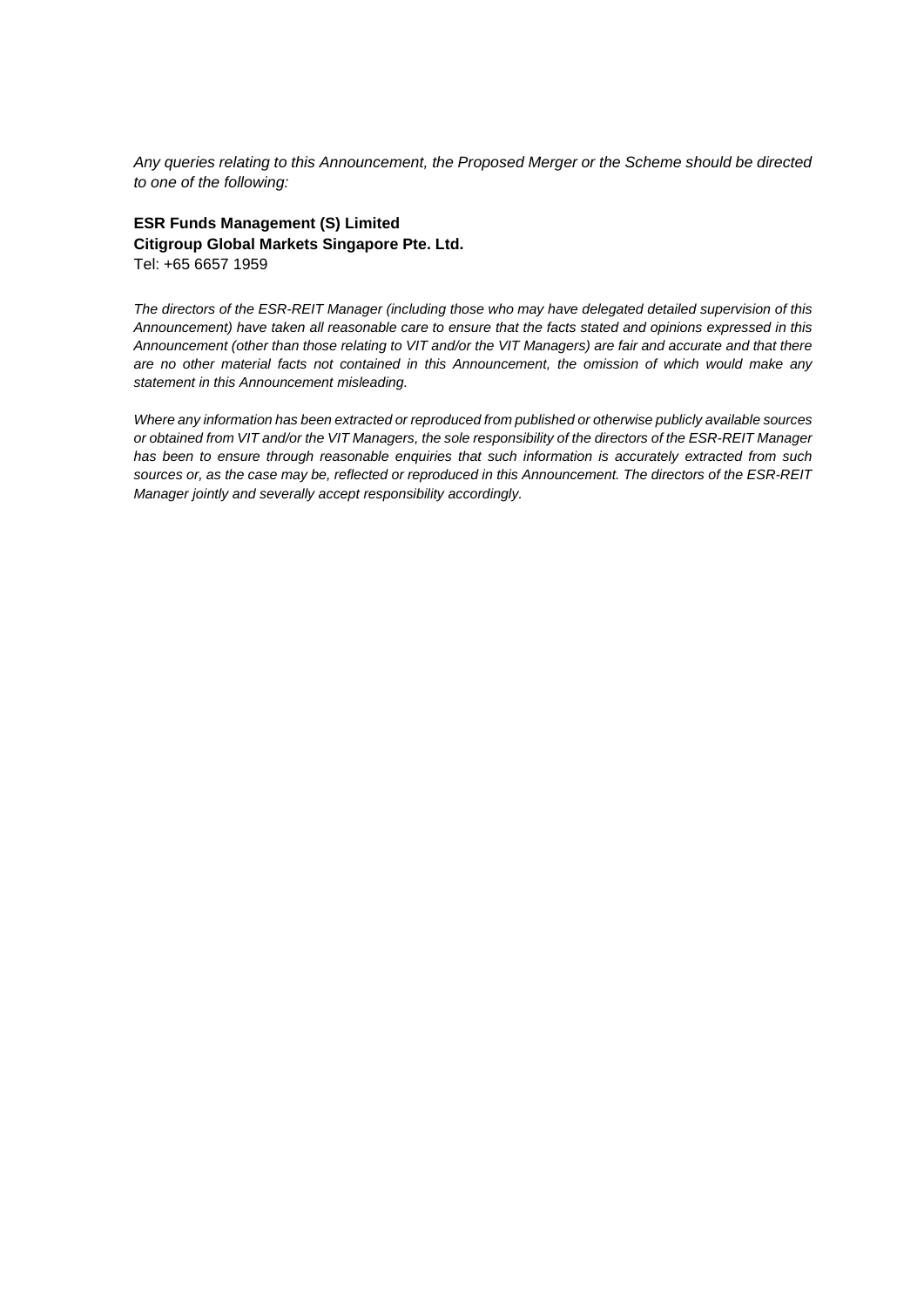### **About ESR-REIT**

**.** 

ESR-REIT has been listed on the Singapore Exchange Securities Trading Limited since 25 July 2006.

ESR-REIT invests in quality income-producing industrial properties and as at 31 March 2018 has a diversified portfolio of 47 properties located across Singapore, with a total gross floor area of approximately 9.7 million sq ft and a property value of S\$1.65 billion<sup>1</sup>. The properties are in the following business sectors: General Industrial, Light Industrial, Logistics/Warehouse, Hi-Specs Industrial, and Business Park, and are located close to major transportation hubs and key industrial zones island-wide.

The Manager's objective is to provide Unitholders with a stable and secure income stream through the successful implementation of the following strategies:

- Acquisition of value-enhancing properties;
- Pro-active asset management;
- Divestment of non-core properties; and
- Prudent capital and risk management.

ESR Funds Management (S) Limited, the Manager of ESR-REIT, is owned by two stakeholders, namely, ESR Cayman Limited ("ESR") (indirectly c.80 percent) and Mitsui & Co., Ltd ("Mitsui") (20 percent):

- ESR is a leading pure-play pan-Asia logistics real estate developer, owner, and operator focused on the key metropolitan areas most closely tied with consumption and global trade. Co-founded by senior management and Warburg Pincus, ESR is backed by some of the world's preeminent investors including APG, CPPIB, Goldman Sachs, PGGM, Ping An and SK Holdings. The ESR platform represents one of the largest in the Asia-Pacific region with assets under management (AUM) of US\$12 billion, and over 10 million square metres of projects owned and under development across China, Japan, Singapore, South Korea and India. The company also runs capital and fund management offices in Hong Kong and Singapore.
- Mitsui is one of the largest corporate conglomerates in Japan and listed on the Tokyo Stock Exchange. It is one of the largest publicly traded companies in the world. Mitsui also developed the Japan Logistics Fund Inc., a publicly listed REIT in Japan dedicated to investing in distribution facilities.

For further information on ESR-REIT, please visit www.esr-reit.com.sg

<sup>1</sup> Includes valuation of 7000 Ang Mo Kio Avenue 5 on a 100% basis, of which ESR-REIT has 80% economic interest.